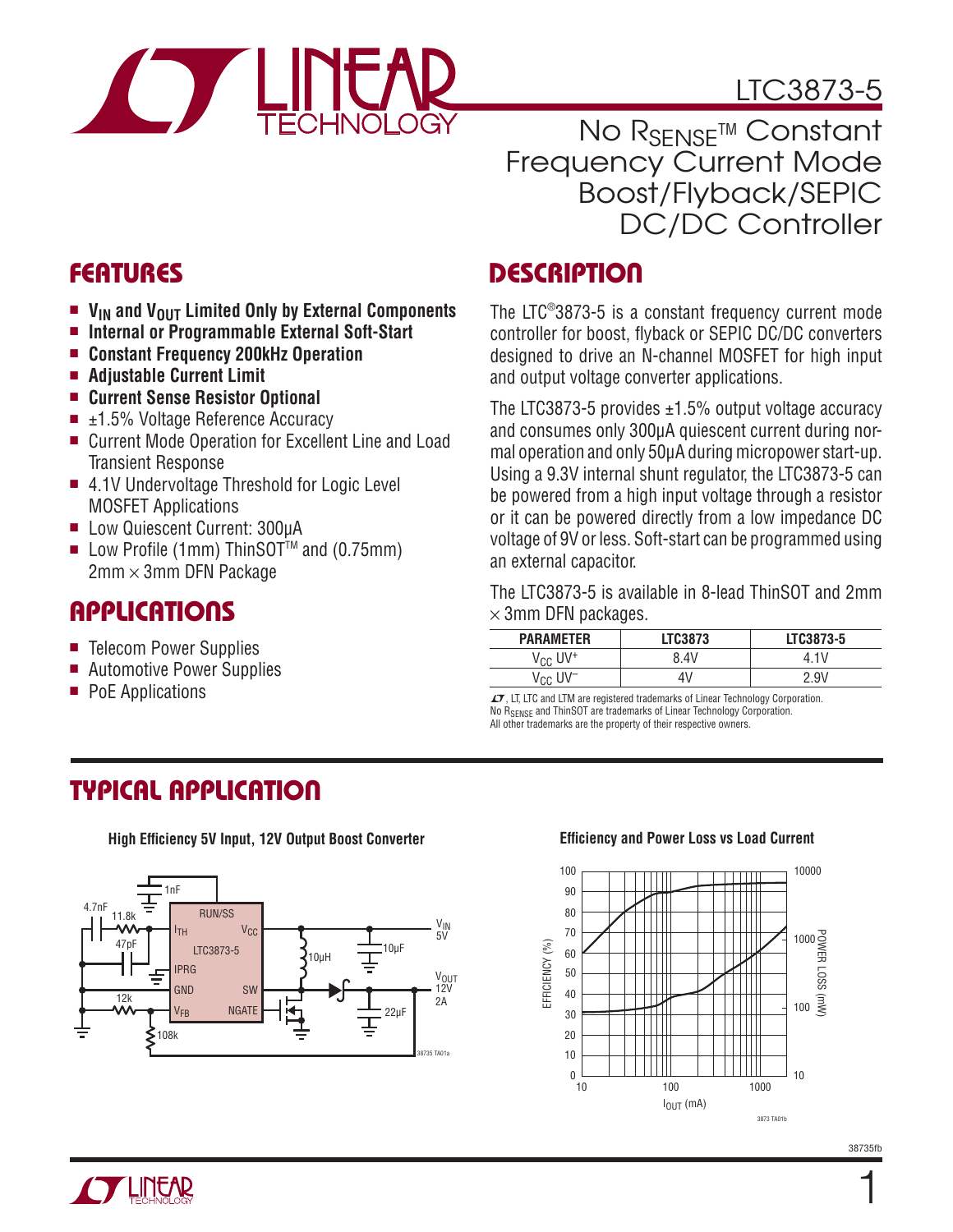### **ABSOLUTE MAXIMUM RATINGS (Note 1)**

V<sub>cc</sub> to GND

| Operating Temperature Range (Note 2) |  |
|--------------------------------------|--|
|                                      |  |
|                                      |  |
|                                      |  |
|                                      |  |
| Lead Temperature (Soldering, 10 sec) |  |
|                                      |  |

### **PIN CONFIGURATION**



# **ORDER INFORMATION**

| <b>LEAD FREE FINISH</b>  | <b>TAPE AND REEL</b> | <b>PART MARKING*</b> | <b>PACKAGE DESCRIPTION</b>     | <b>TEMPERATURE RANGE</b>            |
|--------------------------|----------------------|----------------------|--------------------------------|-------------------------------------|
| LTC3873ETS8-5#PBF        | LTC3873ETS8-5#TRPBF  | <b>LTCSP</b>         | 8-Lead Plastic TSOT-23         | $-40^{\circ}$ C to 85 $^{\circ}$ C  |
| LTC3873ITS8-5#PBF        | LTC3873ITS8-5#TRPBF  | <b>LTCSP</b>         | 8-Lead Plastic TSOT-23         | $-40^{\circ}$ C to 125 $^{\circ}$ C |
| LTC3873EDDB-5#PBF        | LTC3873EDDB-5#TRPBF  | <b>LCSM</b>          | 8-Lead (3mm × 2mm) Plastic DFN | $-40^{\circ}$ C to 85 $^{\circ}$ C  |
| LTC3873IDDB-5#PBF        | LTC3873IDDB-5#TRPBF  | <b>LCSM</b>          | 8-Lead (3mm × 2mm) Plastic DFN | $-40^{\circ}$ C to 125 $^{\circ}$ C |
| <b>LEAD BASED FINISH</b> | <b>TAPE AND REEL</b> | <b>PART MARKING*</b> | <b>PACKAGE DESCRIPTION</b>     | <b>TEMPERATURE RANGE</b>            |
| LTC3873ETS8-5            | LTC3873ETS8-5#TR     | <b>LTCSP</b>         | 8-Lead Plastic TSOT-23         | $-40^{\circ}$ C to 85 $^{\circ}$ C  |
| LTC3873ITS8-5            | LTC3873ITS8-5#TR     | <b>LTCSP</b>         | 8-Lead Plastic TSOT-23         | $-40^{\circ}$ C to 125 $^{\circ}$ C |
| ITC3873FDDB-5            | ITC3873FDDB-5#TR     | LCSM                 | 8-Lead (3mm × 2mm) Plastic DFN | $-40^{\circ}$ C to 85 $^{\circ}$ C  |
| LTC3873IDDB-5            | LTC3873IDDB-5#TR     | LCSM                 | 8-Lead (3mm × 2mm) Plastic DFN | $-40^{\circ}$ C to 125 $^{\circ}$ C |

Consult LTC Marketing for parts specified with wider operating temperature ranges. \*The temperature grade is identified by a label on the shipping container. For more information on lead free part marking, go to: http://www.linear.com/leadfree/

For more information on tape and reel specifications, go to: http://www.linear.com/tapeandreel/

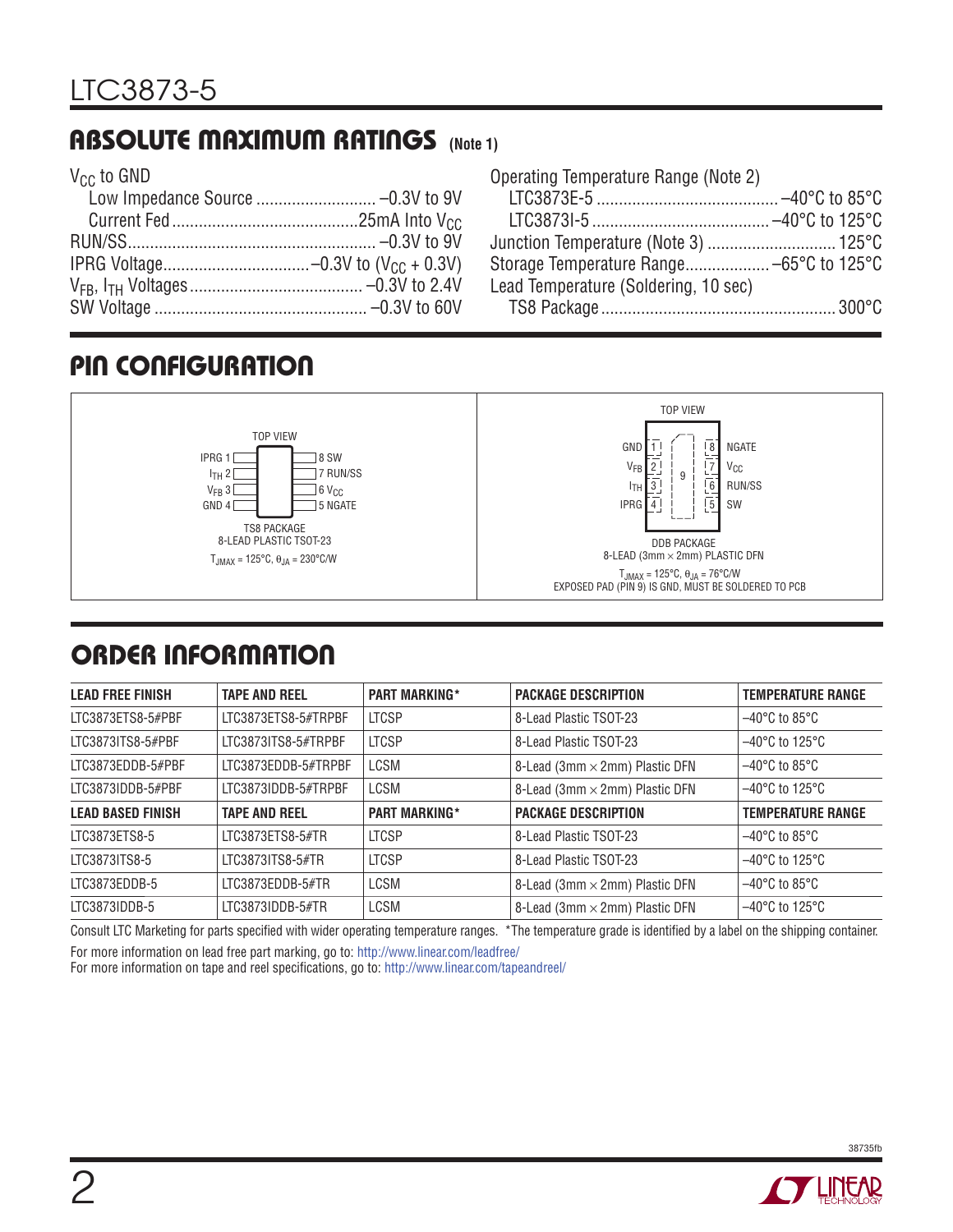### **ELECTRICAL CHARACTERISTICS** The  $\bullet$  denotes the specifications which apply over the full operating

temperature range, otherwise specifications are at  $T_A = 25^\circ \text{C}$ . V<sub>CC</sub> = 5V unless otherwise noted. (Note 2)

| <b>PARAMETER</b>                                                            | <b>CONDITIONS</b>                                                                                                                                       | MIN               | <b>TYP</b>         | <b>MAX</b>        | <b>UNITS</b>                   |
|-----------------------------------------------------------------------------|---------------------------------------------------------------------------------------------------------------------------------------------------------|-------------------|--------------------|-------------------|--------------------------------|
| Input DC Supply Current<br>Normal Operation<br>Shutdown<br>UVL <sub>0</sub> | Typicals at $V_{CC} = 5V$ (Note 4)<br>$V_{\text{ITH}} = 1.9V$<br>$V_{\text{RUN/SS}} = 0V$<br>$V_{CC}$ = UVLO Threshold - 100mV, $V_{RUN/SS}$ = $V_{CC}$ |                   | 300<br>50<br>35    | 400<br>80<br>50   | μA<br>μA<br>μA                 |
| Undervoltage Lockout Threshold                                              | V <sub>CC</sub> Rising<br>V <sub>CC</sub> Falling<br>V <sub>CC</sub> Hysteresis                                                                         | 3.8<br>2.5<br>0.9 | 4.1<br>2.9<br>1.25 | 4.4<br>3.3<br>1.7 | $\vee$<br>V<br>V               |
| Shutdown Threshold (at RUN/SS)                                              | V <sub>RUN/SS</sub> Falling<br>V <sub>RUN/SS</sub> Rising                                                                                               | 0.5<br>0.6        | 0.7<br>0.8         | 0.9<br>1.0        | $\vee$<br>V                    |
| <b>Regulated Feedback Voltage</b>                                           | (Note 5)                                                                                                                                                | 1.182             | 1.2                | 1.218             | $\vee$                         |
| <b>Feedback Voltage Line Regulation</b>                                     | $3.5V < V_{CC} < 9V$ (Note 5)                                                                                                                           |                   | 0.1                |                   | mV/V                           |
| Feedback Voltage Load Regulation                                            | $V_{ITH} = 1.6V$ (Note 5)<br>$V_{ITH} = 1V$ (Note 5)                                                                                                    |                   | 0.05<br>$-0.05$    |                   | $\frac{0}{0}$<br>$\frac{0}{0}$ |
| V <sub>FR</sub> Input Current                                               | (Note 5)                                                                                                                                                |                   | 25                 | 50                | nA                             |
| RUN/SS Pull Up Current                                                      | $V_{\text{RUN/SS}} = 0V$<br>$V_{\rm RUN/SS}$ = 1.3V                                                                                                     | 1.5<br>5          | 3<br>15            | 4.5<br>25         | μA<br>μA                       |
| Maximum Duty Cycle                                                          |                                                                                                                                                         | 70                | 78                 | 84                | $\frac{0}{0}$                  |
| I <sub>SLMAX</sub> , Peak Slope Compensation Current                        |                                                                                                                                                         |                   | 20                 |                   | μA                             |
| <b>Oscillator Frequency</b>                                                 |                                                                                                                                                         | 160               | 200                | 240               | kHz                            |
| Gate Drive Rise Time                                                        | $C_{\text{LOAD}}$ = 3000pF (Note 6)                                                                                                                     |                   | 40                 |                   | ns                             |
| Gate Drive Fall Time                                                        | $C_{1 \text{ OAD}} = 3000pF$ (Note 6)                                                                                                                   |                   | 40                 |                   | ns                             |
| Peak Current Sense Voltage                                                  | $IPRG = GND$<br>$IPRG = Float$<br>$IPRG = V_{IN}$                                                                                                       | 95<br>165<br>265  | 110<br>185<br>295  | 125<br>210<br>325 | mV<br>mV<br>mV                 |
| V <sub>IN</sub> Shunt Regulator Voltage                                     | $I_{IN}$ = 1 mA, $I_{IN}$ = 25 mA, $V_{RUN/SS}$ = 0V                                                                                                    | 9                 | 9.3                | 9.6               | V                              |
| Default Internal Soft-Start                                                 |                                                                                                                                                         |                   | 3.3                |                   | ms                             |

**Note 1:** Stresses beyond those listed under Absolute Maximum Ratings may cause permanent damage to the device. Exposure to any Absolute Maximum Rating condition for extended periods may affect device reliability and lifetime.

Note 2: The LTC3873E-5 is guaranteed to meet performance specifications from 0 $\degree$ C to 85 $\degree$ C. Specifications over the  $-40\degree$ C to 85 $\degree$ C operating temperature range are assured by design, characterization and correlation with statistical process controls. The LTC3873I-5 is guaranteed to meet performance specifications over the full -40°C to 125°C operating temperature range.

**Note 3:**  $T_J$  is calculated from the ambient temperature  $T_A$  and power dissipation  $P_D$  according to the following formula:

$$
T_J = T_A + (P_D \bullet \theta_{JA})
$$

**Note 4:** The dynamic input supply current is higher due to power MOSFET gate charging ( $Q_G \cdot f_{\text{OSC}}$ ). See Applications Information.

**Note 5:** The LTC3873-5 is tested in a feedback loop which servos V<sub>FB</sub> to the reference voltage with the  $I_{TH}$  pin forced to the midpoint of its voltage range (0.7V  $\leq$  V<sub>ITH</sub>  $\leq$  1.9V, midpoint = 1.3V).

**Note 6:** Rise and fall times are measured at 10% and 90% levels.  $V_{CC} = 5.6V$ .

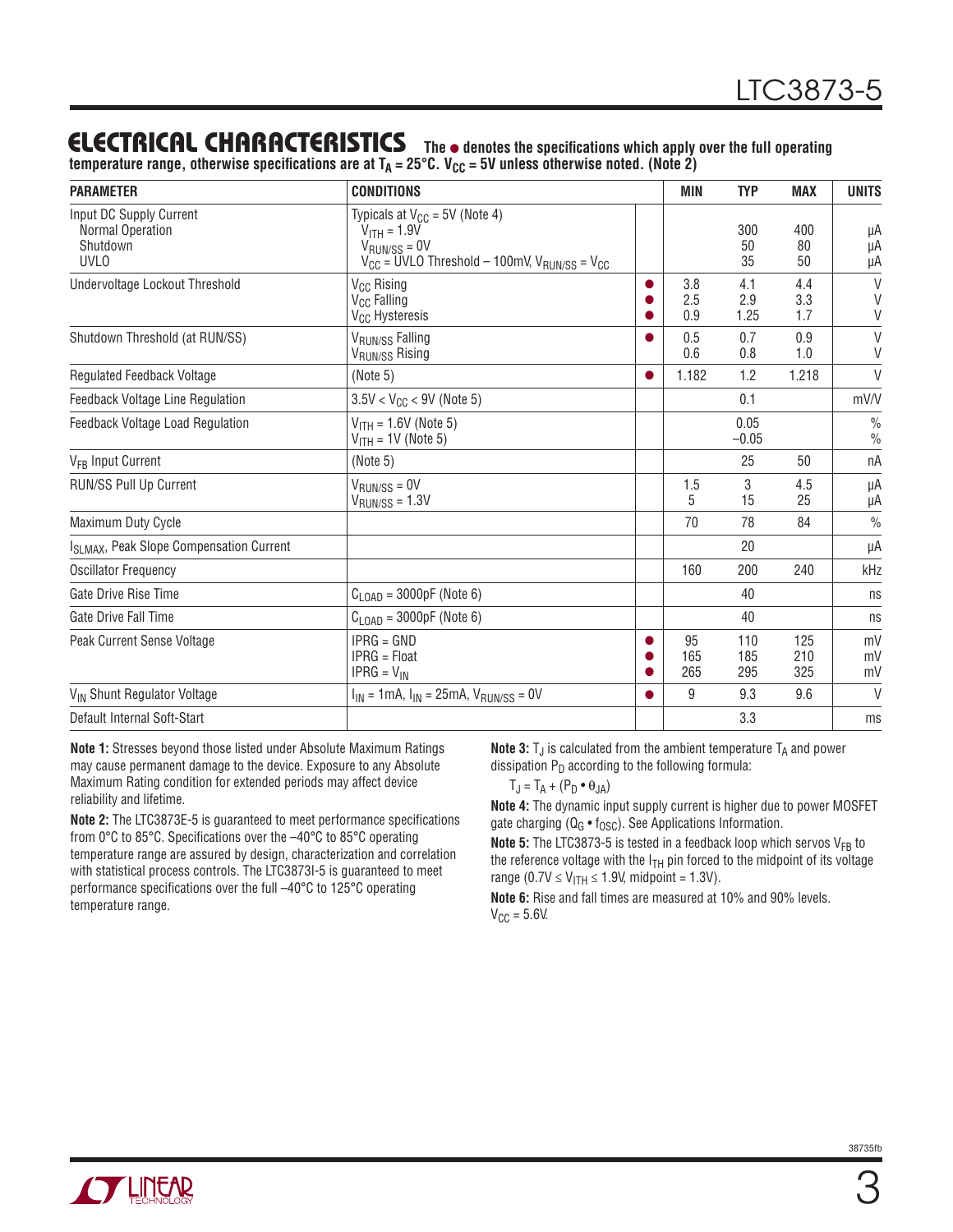# **TYPICAL PERFORMANCE CHARACTERISTICS**

TEMPERATURE (°C)

20 40 60 80 100 120

38735 G07

–60

 $-40 -20 0$ 

0.6

0.5



ISHUNT (mA)

5 15 30 35 40

10 15 20 25 30 35 40 45

3873-5 G08

 $\mathbf 0$ 9.2

9.3

9.4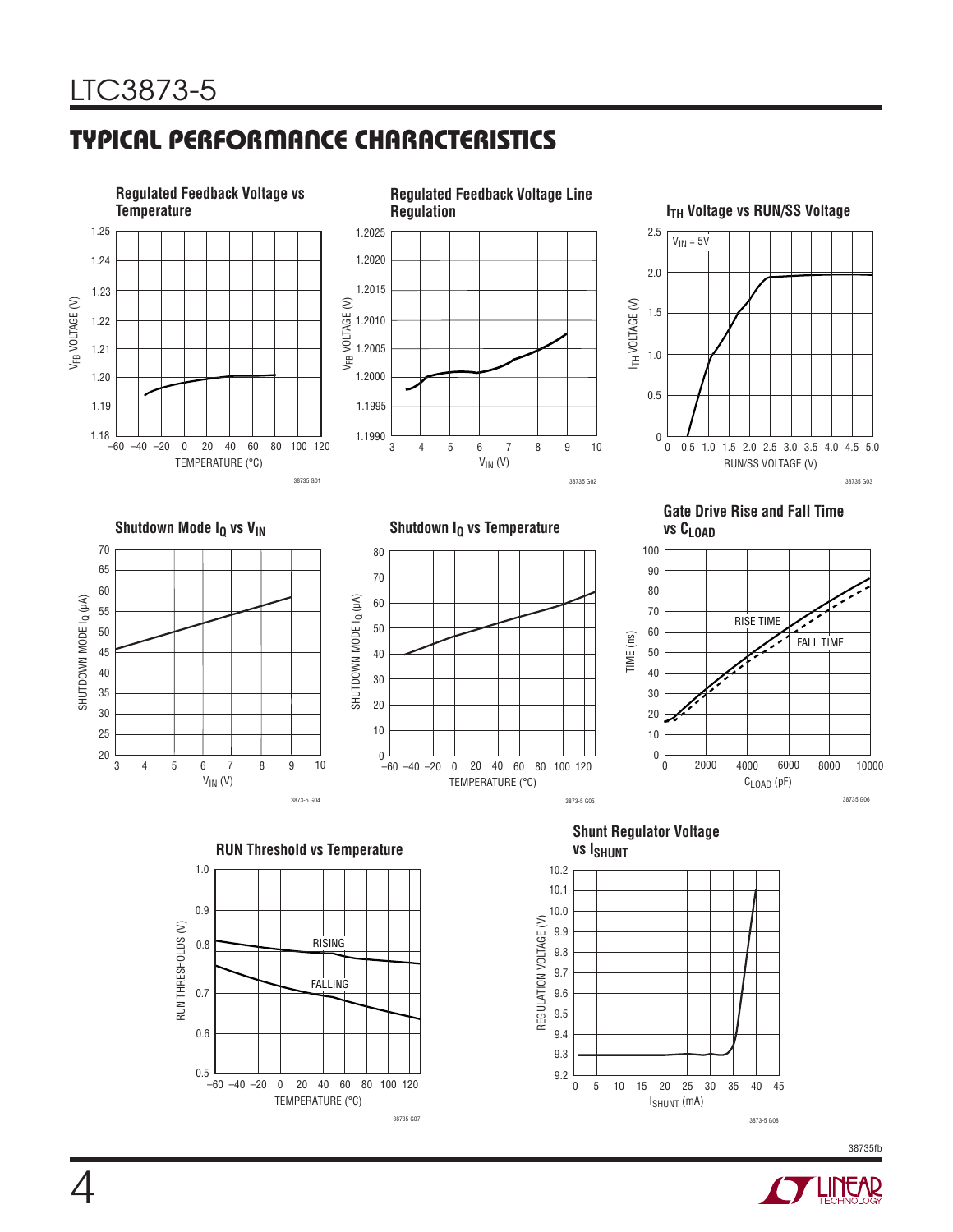### **TYPICAL PERFORMANCE CHARACTERISTICS**



### **PIN FUNCTIONS (TS8/DD8)**

**IPRG (Pin 1/Pin 4):** Current Sense Limit Select Pin.

**I<sub>TH</sub>** (Pin 2/Pin 3): This pin serves as the error amplifier compensation point. Nominal voltage range for this pin is 0.7V to 1.9V.

**VFB (Pin 3/Pin 2):** This pin receives the feedback voltage from an external resistor divider across the output.

**GND (Pin 4/Pin 1):** Ground Pin.

**NGATE (Pin 5/Pin 8):** Gate Drive for the External N-Channel MOSFET. This pin swings from OV to  $V_{IN}$ .

**V<sub>CC</sub>** (Pin 6/Pin 7): Supply Pin. This pin must be closely decoupled to GND (Pin 4).

**RUN/SS (Pin 7/Pin 6):** Shutdown and External Soft-Start Pin. In shutdown, all functions are disabled and the NGATE pin is held low.

**SW (Pin 8/Pin 5):** Switch node connection to inductor and current sense input pin through external slope compensation resistor. Normally, the external N-channel MOSFET's drain is connected to this pin.

**Exposed Pad (NA/Pin 9):** Ground. Must be soldered to PCB for electrical contact and rated thermal performance.

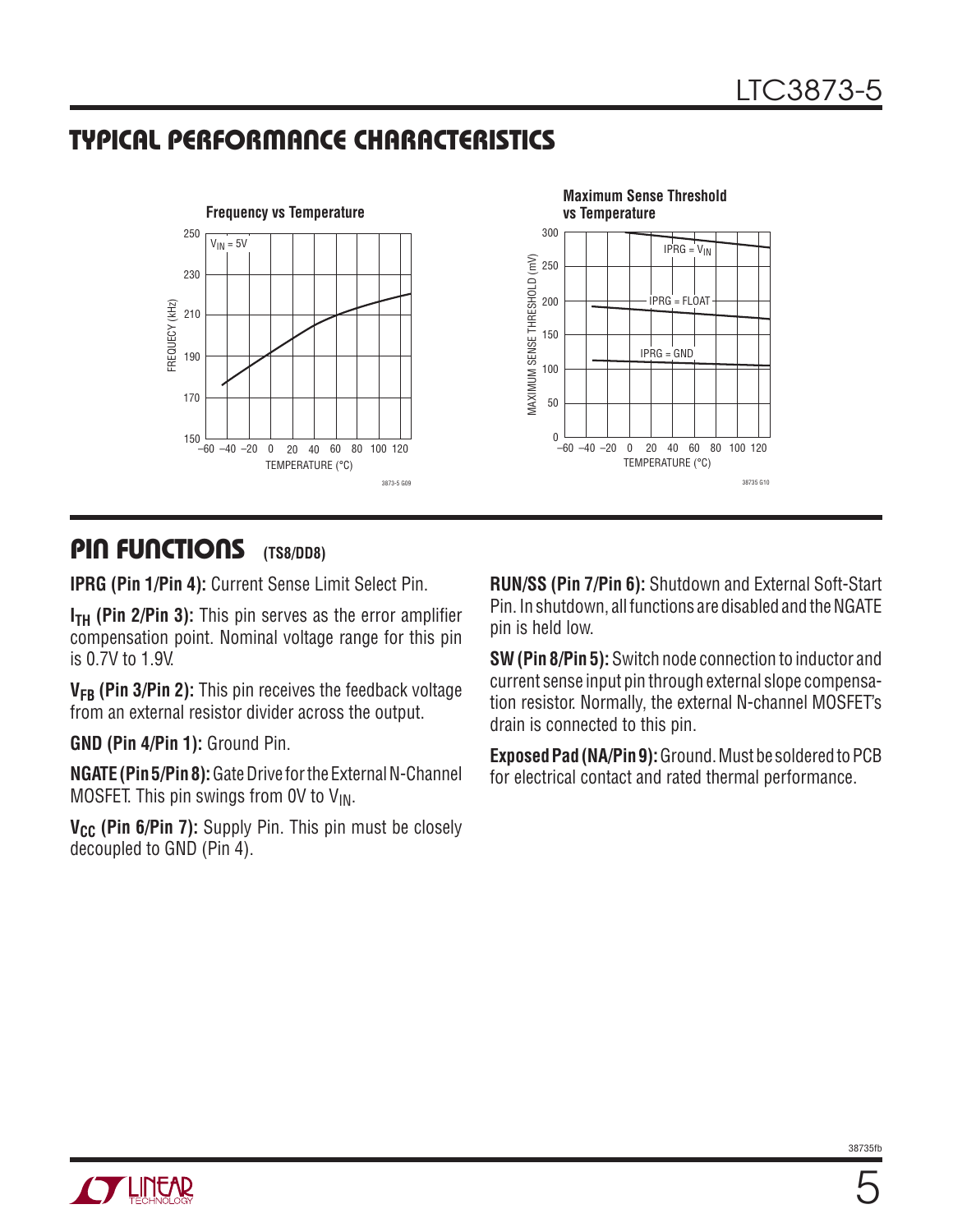# **FUNCTIONAL DIAGRAM**



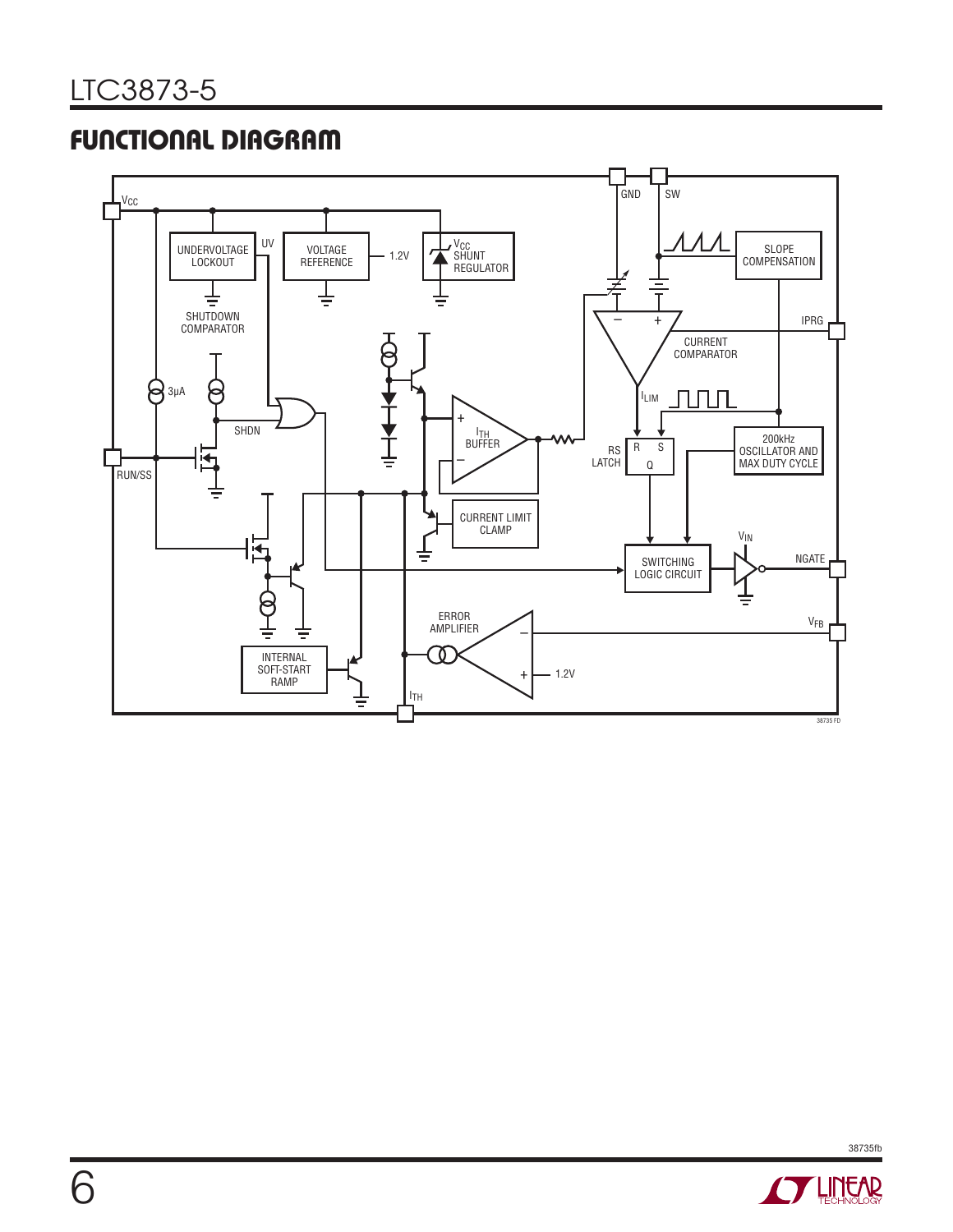## **OPERATION**

#### **Main Control Loop**

The LTC3873-5 is a general purpose N-channel switching DC/DC converter for boost, flyback and SEPIC applications. Its No  $R_{\text{SENSF}}$  sensing technique improves efficiency, increases power density and reduces the cost of the overall solution.

For circuit operation, please refer to the Functional Diagram of the IC and the Typical Application on the front page. During normal operation, the power MOSFET is turned on when the oscillator sets the PWM latch and is turned off when the current comparator resets the latch. The divided-down output voltage is compared to an internal 1.2V reference by the error amplifier, which outputs an error signal at the  $I_{TH}$  pin. The voltage on the  $I_{TH}$  pin sets the current comparator input threshold. When the load current increases, a fall in the  $V_{FR}$  voltage relative to the reference voltage causes the  $I<sub>TH</sub>$  pin to rise, causing the current comparator to trip at a higher peak inductor current value. The average inductor current will therefore rise until it equals the load current, thereby maintaining output regulation.



**Figure 1. SW Pin (Internal Sense Pin) Connection for Maximum Efficiency** 



**Figure 2. SW Pin (Internal Sense Pin)** 

The LTC3873-5 can be used either by sensing the voltage drop across the power MOSFET or by connecting the SW pin to a conventional sensing resistor in the source of the power MOSFET. Sensing the voltage across the power MOSFET maximizes converter efficiency and minimizes the component count; the maximum rating for this pin, 60V, allows MOSFET sensing in a wide output voltage range.

#### **Shunt Regulator**

A built-in shunt regulator from the  $V_{CC}$  pin to GND limits the voltage on the  $V_{CC}$  pin to approximately 9.3V as long as the shunt regulator is not forced to sink more than 25mA. The shunt regulator permits the use of a wide variety of powering schemes that exceed the LTC3873-5's absolute maximum ratings. Further details on powering schemes are described in the Application Information section.

#### **Start-Up/Shutdown**

The LTC3873-5 has two shutdown mechanisms to disable and enable operation: an undervoltage lockout on the  $V_{CC}$  supply pin voltage and a threshold RUN/SS pin. The LTC3873-5 transitions into and out of shutdown according to the state diagram shown in Figure 3.

The undervoltage lockout (UVLO) mechanism prevents the LTC3873-5 from trying to drive a MOSFET with insufficient  $V_{GS}$ . The voltage at the  $V_{CC}$  pin must exceed





7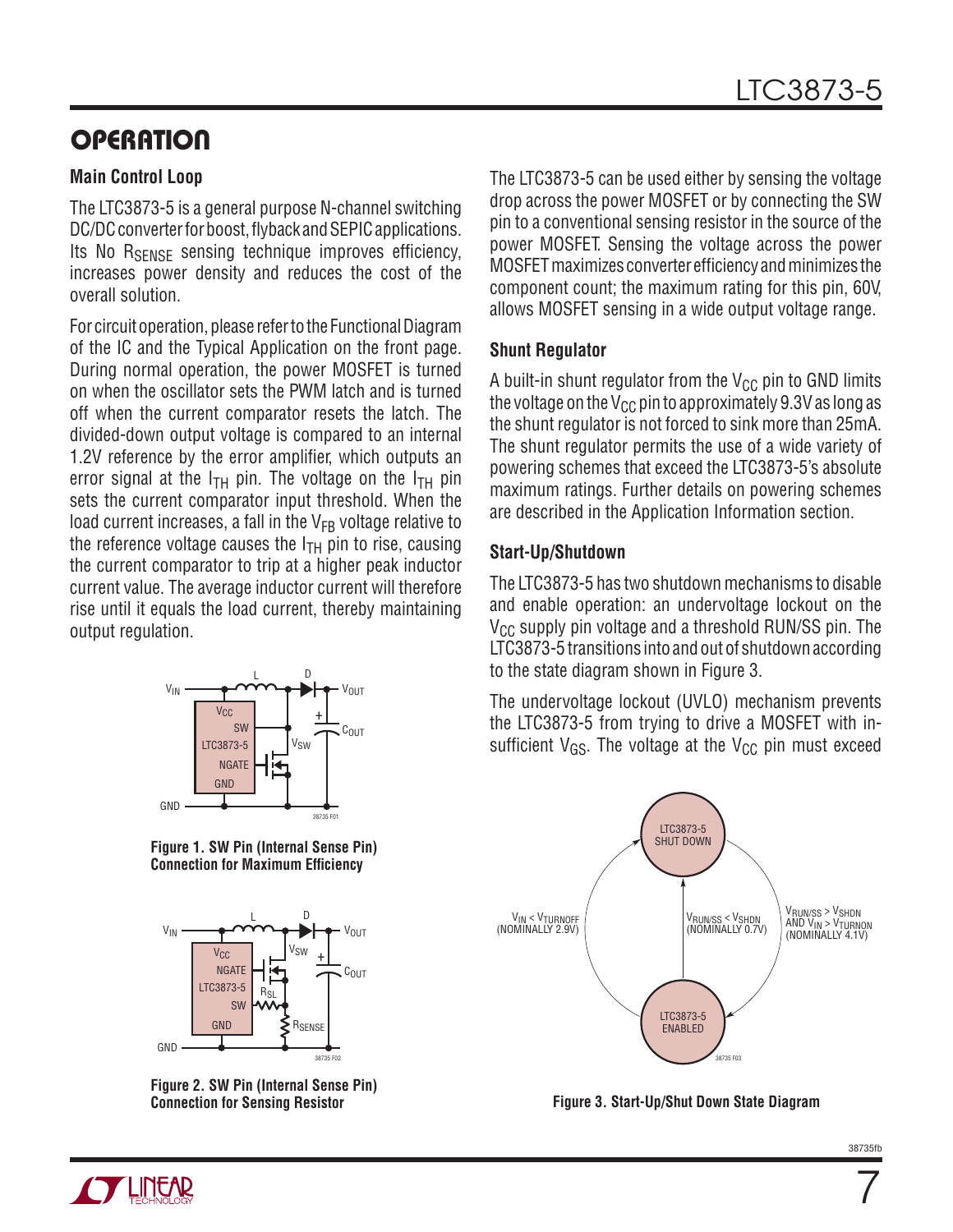# **OPERATION**

 $V_{\text{TURNON}}$  (nominally 4.1V) at least momentarily to enable LTC3873-5 operation. The V<sub>CC</sub> voltage is then allowed to fall to V<sub>TURNOFF</sub> (nominally 2.9V) before undervoltage lockout disables the LTC3873-5. The RUN/SS pin can be driven below V<sub>SHDN</sub> (nominally 0.7V) to force the LTC3873-5 into shutdown. When the chip is off, the input supply current is typically only 50 $\mu$ A. Keep in mind that  $V_{CC}$  should exceed the gate threshold voltage of the switching MOSFET for safe operation.

### **Soft-Start**

Leave the RUN/SS pin open to use the internal 3.3ms soft-start. During the internal soft-start, a voltage ramp limits the  $V_{\text{ITH}}$ . 3.3ms is required for  $I_{\text{TH}}$  to ramp from zero current level to full current level. The soft-start can be lengthened by placing an external capacitor from the RUN/SS pin to the GND. A 3μA current will charge the capacitor, pulling the RUN/SS pin above the shutdown threshold and a 15μA pull-up current will continue to ramp RUN/SS to limit  $V_{\text{ITH}}$  during the start-up. When RUN/SS is driven by an external logic, a minimum of 2.75V logic is recommended to allow the maximum  $I<sub>TH</sub>$  range.

### **Light Load Operation**

Under very light load current conditions, the  $I<sub>TH</sub>$  pin voltage will be very close to 0.85V. As the load current decreases further, an internal offset at the current comparator input will assure that the current comparator remains tripped

(even at zero load current) and the regulator will start to skip cycles in order to maintain regulation. This behavior allows the regulator to maintain constant frequency down to very light loads, resulting in low output ripple as well as low audible noise and reduced RF interference while providing high light load efficiency.

### **Current Sense**

During the switch on-time, the control circuit limits the maximum voltage drop across the current sense component to about 295mV, 110mV and 185mV at low duty cycle with IPRG tied to  $V_{IN}$ , GND or left floating respectively. It is reduced with increasing duty cycle as shown in Figure 4.



**Figure 4. Maximum SENSE Threshold Voltage vs Duty Cycle**

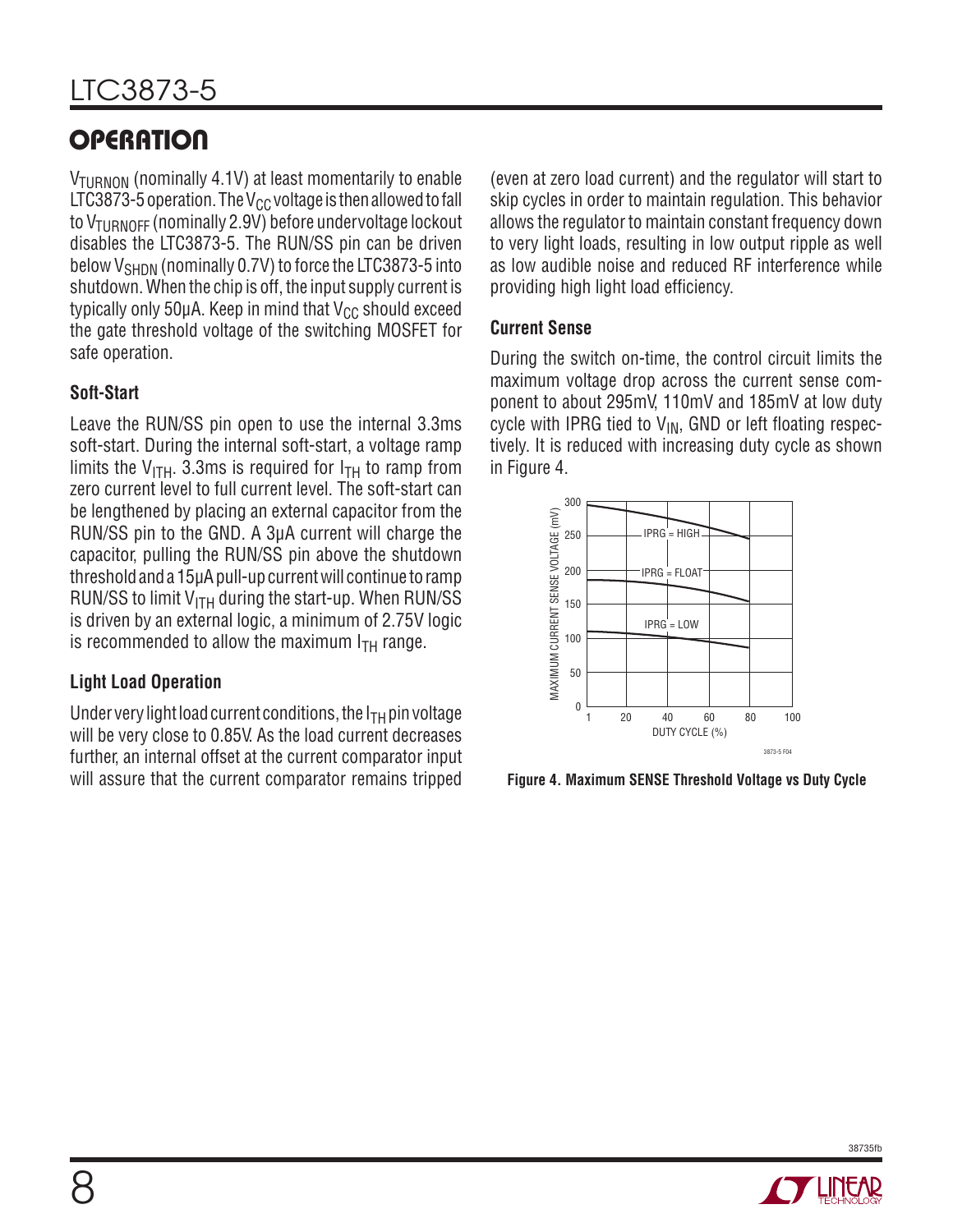# **APPLICATIONS INFORMATION**

#### **V<sub>CC</sub>** Bias Power

The  $V_{CC}$  pin must be bypassed to the GND pin with a minimum 10μF ceramic or tantalum capacitor located immediately adjacent to the two pins. Proper supply bypassing is necessary to supply the high transient currents required by the MOSFET gate driver.

For maximum flexibility, the LTC3873-5 is designed so that it can be operated from voltages well beyond the LTC3873-5's absolute maximum ratings. In the simplest case, the LTC3873-5 can be powered with a resistor connected between the input voltage and  $V_{CC}$ . The built-in shunt regulator limits the voltage on the  $V_{CC}$  pin to around 9.3V as long as the shunt regulator is not forced to sink more than 25mA. This powering scheme has the drawback that the power loss in the resistor reduces converter efficiency and the 25mA shunt regulator maximum may limit the maximum-minimum range of input voltage.

The circuit in Figure 5 shows a second way to power the LTC3873-5. An external series pre-regulator consisting of series pass transistor Q1, zener diode D1 and bias resistor  $R_B$  brings  $V_{CC}$  to at least 7.6V nominal, well above the undervoltage lockout threshold.



Figure 5. External Pre-Regulator for V<sub>CC</sub> Bias Power

### **Slope Compensation**

The LTC3873-5 has built-in internal slope compensation to stabilize the control loop against sub-harmonic oscillation. It also provides the ability to externally increase slope compensation by injecting a ramping current out of its SW pin into an external slope compensation resistor  $(R_{SI})$ in Figure 2). This current ramp starts at zero right after the NGATE pin has been high. The current rises linearly towards a peak of 20μA at the maximum duty cycle of 80%, shutting off once the NGATE pin goes low. A series resistor  $(R_{SI})$  connecting the SW pin to the current sense resistor ( $R_{\text{SENSF}}$ ) thus develops a ramping voltage drop. From the perspective of the SW pin, this ramping voltage adds to the voltage across the sense resistor, effectively reducing the current comparator threshold in proportion to duty cycle. The amount of reduction in the current comparator threshold  $(\Delta V_{\text{SENSE}})$  can be calculated using the following equation:

$$
\Delta V_{\text{SENSE}} = \frac{\text{Duty Cycle} - 6\%}{80\%} 20\mu\text{A} \cdot \text{R}_{\text{SLOPE}}
$$

Note the external programmable slope compensation is only needed when the internal slope compensation is not sufficient. In some applications  $R_{SI}$  can be shorted. For the LTC3873-5, when the  $R_{DS(ON)}$  sensing technique is used, the ringing on the SW pin disrupts the tiny slope compensation current out of the pin. It is not recommended to add external slope compensation in this case.

#### **Output Voltage Programming**

The output voltage is set by a resistor divider according to the following formula:

$$
V_0 = 1.2 V \cdot \left(1 + \frac{R2}{R1}\right)
$$

The external resistor divider is connected to the output as shown in Figure 4, allowing remote voltage sensing. Choose resistance values for R1 and R2 to be as large as possible in order to minimize any efficiency loss due to the static current drawn from  $V_{\text{OUT}}$ , but just small enough so that when  $V_{\text{OUT}}$  is in regulation, the error caused by the nonzero input current to the  $V_{FB}$  pin is less than 1%. A good rule of thumb is to choose R1 to be 24k or less.

#### **Transformer Design Considerations**

Transformer specification and design is perhaps the most critical part of applying the LTC3873-5 successfully. In addition to the usual list of caveats dealing with high frequency power transformer design, the following should prove useful.

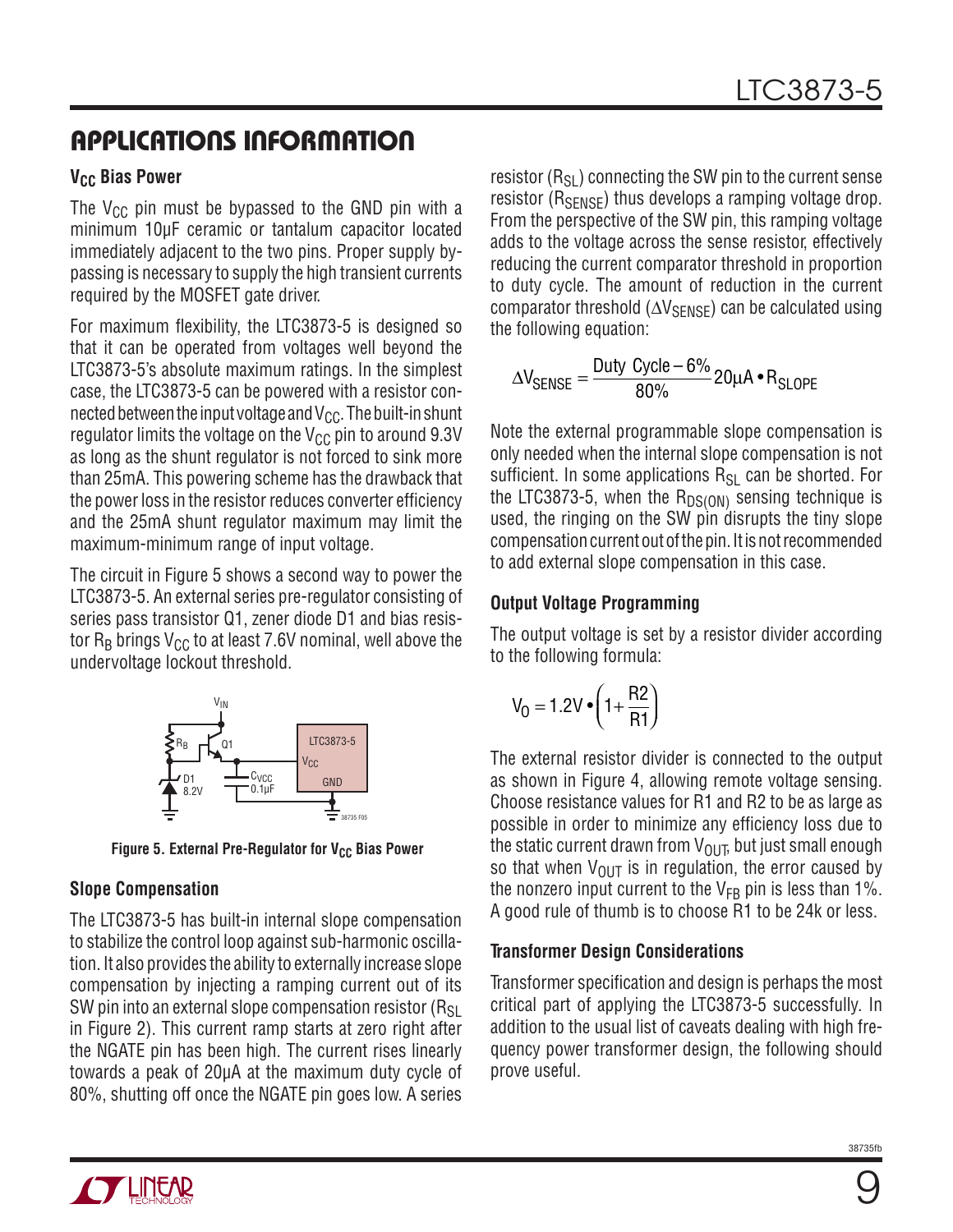# **APPLICATIONS INFORMATION**

### **Turns Ratios**

Due to the use of the external feedback resistor divider ratio to set output voltage, the user has relative freedom in selecting a transformer turns ratio to suit a given application. Simple ratios of small integers, e.g., 1:1, 2:1, 3:2, etc. can be employed which yield more freedom in setting total turns and mutual inductance. Simple integer turns ratios also facilitate the use of "off-the-shelf" configurable transformers such as the Coiltronics VERSA-PAC series in applications with high input to output voltage ratios. For example, if a 6-winding VERSA-PAC is used with three windings in series on the primary and three windings in parallel on the secondary, a 3:1 turns ratio will be achieved. Turns ratio can be chosen on the basis of desired duty cycle. However, remember that the input supply voltage plus the secondary-to-primary referred version of the flyback pulse (including leakage spike) must not exceed the allowed external MOSFET breakdown rating.

### **Leakage Inductance**

Transformer leakage inductance (on either the primary or secondary) causes a voltage spike to occur after the output switch (Q1) turn-off. This is increasingly prominent at higher load currents where more stored energy must be dissipated. In some cases a "snubber" circuit will be required to avoid overvoltage breakdown at the MOSFET's drain node. Application Note 19 is a good reference on snubber design. A bifilar or similar winding technique is a good way to minimize troublesome leakage inductances. However, remember that this will limit the primary-tosecondary breakdown voltage, so bifilar winding is not always practical.

#### **Power MOSFET Selection**

The power MOSFET serves two purposes in the LTC3873-5: it represents the main switching element in the power path and its  $R_{DS(ON)}$  represents the current sensing element for the control loop. Important parameters for the power MOSFET include the drain-to-source breakdown voltage  $(BV_{DSS})$ , the threshold voltage (V<sub>GS(TH)</sub>), the on-resistance  $(R_{DS(ON)})$  versus gate-to-source voltage, the gate-to-source

and gate-to-drain charges ( $Q_{GS}$  and  $Q_{GD}$ , respectively), the maximum drain current  $(I_{D(MAX)})$  and the MOSFET's thermal resistances ( $R_{TH(JC)}$  and  $R_{TH(JA)}$ ).

### **Current Limit Programming**

During the switch on-time, the control circuit limits the maximum voltage drop across the current sense component to about 270mV, 100mV and 170mV at low duty cycle with IPRG tied to  $V_{IN}$ , GND or left floating respectively. For boost applications with  $R_{DS(ON)}$  sensing, refer to the LTC3872 data sheet for the selection of MOSFET  $R_{DS(ON)}$ .

MOSFETs have conduction losses  $(I^2R)$  and switching losses. For  $V_{DS}$  < 20V, high current efficiency generally improves with large MOSFETs with low  $R_{DS(ON)}$ , while for  $V_{DS}$  > 20V the transition losses rapidly increase to the point that the use of a higher  $R_{DS(ON)}$  device with lower reverse transfer capacitance,  $C_{RSS}$ , actually provides higher efficiency.

### **Output Capacitors**

The output capacitor is normally chosen by its effective series resistance (ESR), which determines output ripple voltage and affects efficiency. Low ESR ceramic capacitors are often used to minimize the output ripple. Boost regulators have large RMS ripple current in the output capacitor that must be rated to handle the current. The output ripple current (RMS) is:

$$
I_{RMS(COUT)} \approx I_{OUT(MAX)} \cdot \sqrt{\frac{V_{OUT} - V_{IN(MIN)}}{V_{IN(MIN)}}}
$$

Output ripple is then simply:

$$
V_{OUT} = R_{ESR}(\Delta I_{L(RMS)})
$$

The output capacitor for flyback converter should have a ripple current rating greater than:

$$
I_{RMS} = I_{OUT} \cdot \sqrt{\frac{D_{MAX}}{1 - D_{MAX}}}
$$

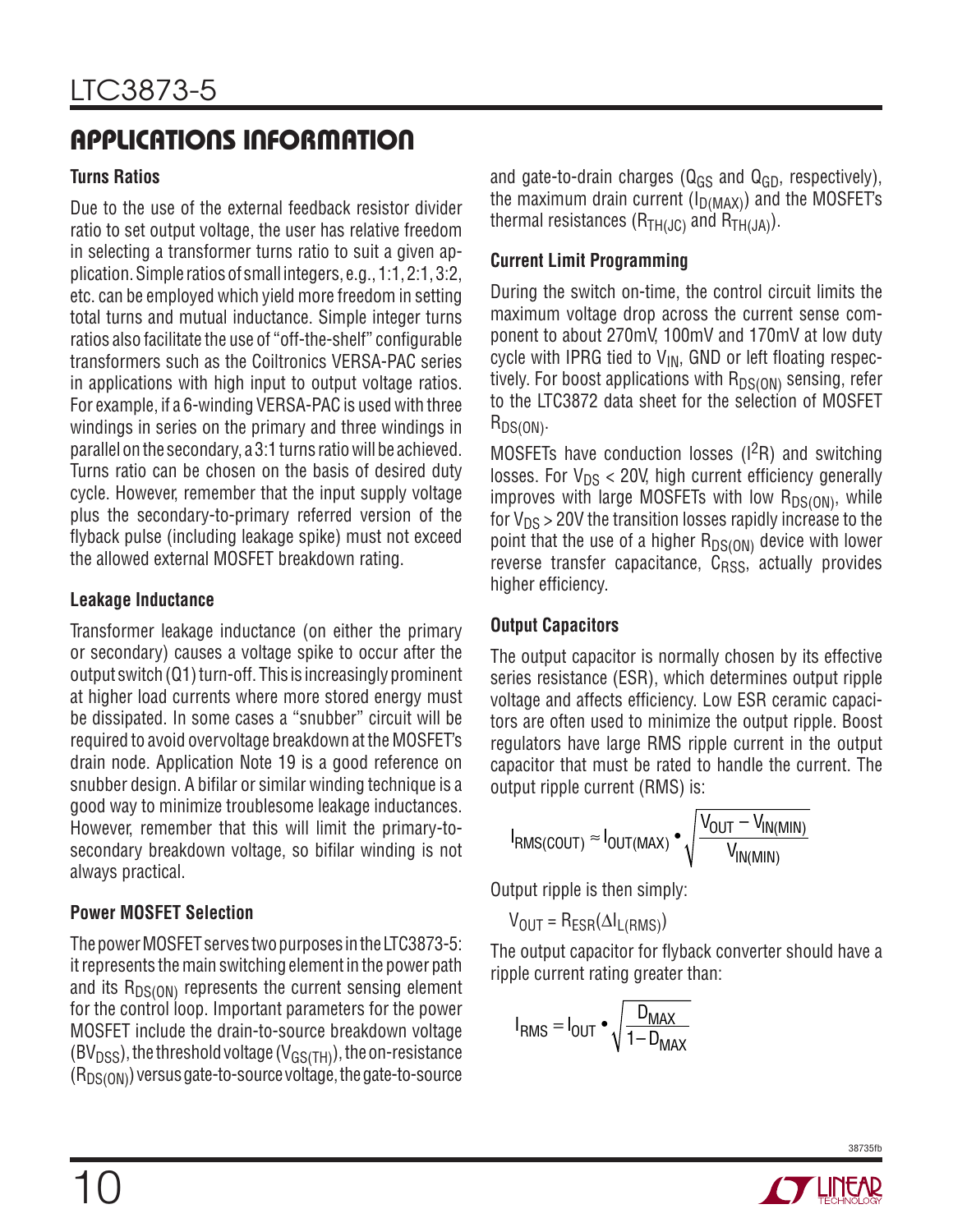### **APPLICATIONS INFORMATION**

#### **Input Capacitors**

The input capacitor of a boost converter is less critical due to the fact that the input current waveform is triangular, and does not contain large square wave currents as found in the output capacitor. The input voltage source impedance determines the size of the capacitor that is typically 10μF to 100μF. A low ESR is recommended although not as critical as the output capacitor can be on the order of 0.3 $\Omega$ .

The RMS input ripple current for a boost converter is:

$$
I_{RMS(ClN)} = 0.3 \cdot \frac{V_{IN(MIN)}}{L \cdot f} \cdot D_{MAX}
$$

Please note that the input capacitor can see a very high surge current when a battery is suddenly connected to the input of the converter and solid tantalum capacitors can fail catastrophically under these conditions.

In a flyback converter, the input flows in pulses placing severe demands on the input capacitors. Select an input capacitor with a ripple current rating greater than:

$$
I_{RMS} = \frac{P_{IN}}{V_{IN(MIN)}} \sqrt{\frac{1 - D_{MAX}}{D_{MAX}}}
$$

#### **Duty Cycle Considerations**

The LTC3873-5 imposes a maximum duty cycle limit of 80% typical. For a flyback converter, the maximum duty cycle prevents the transformer core from saturation. In a boost converter application, however, it sets a limit on the maximum step-up ratio or maximum output voltage with the given input voltage of:

$$
V_{OUT(MAX)} = \frac{V_{IN(MIN)}}{1 - 0.8\%} - V_D
$$

Current and voltage stress on the power switch and synchronous rectifiers, input and output capacitor RMS currents and transformer utilization (size vs power) are impacted by duty factor. Unfortunately duty factor cannot be adjusted to simultaneously optimize all of these requirements. In general, avoid extreme duty factors since this severely impacts the current stress on most of the components. A reasonable target for duty factor is 50% at nominal input voltage. Using this rule of thumb, the ideal transformer turns ratio is:

$$
N_{\mathsf{IDEAL}} = \frac{V_{\mathsf{OUT}}}{V_{\mathsf{IN}}} \bullet \frac{1-D}{D} = \frac{V_{\mathsf{OUT}}}{V_{\mathsf{IN}}}
$$

#### **Output Diode Selection**

To maximize efficiency, a fast switching diode with low forward drop and low reverse leakage is desired. The output diode in a boost converter conducts current during the switch off-time. The peak reverse voltage that the diode must withstand is equal to the regulator output voltage. The average forward current in normal operation is equal to the output current, and the peak current is equal to the peak inductor current.



11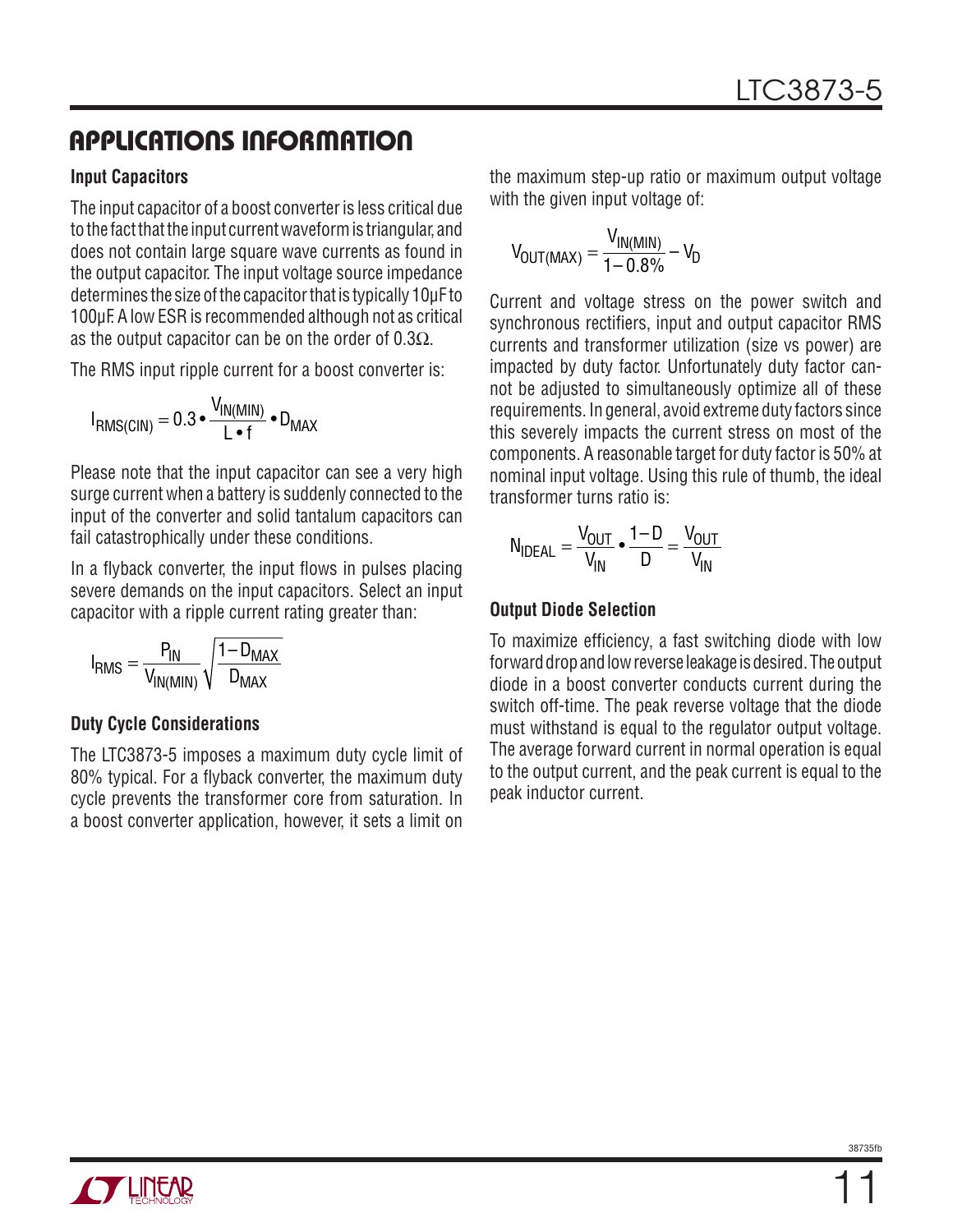### **TYPICAL APPLICATIONS**



#### **1W Isolated Housekeeping Telecom Converter**





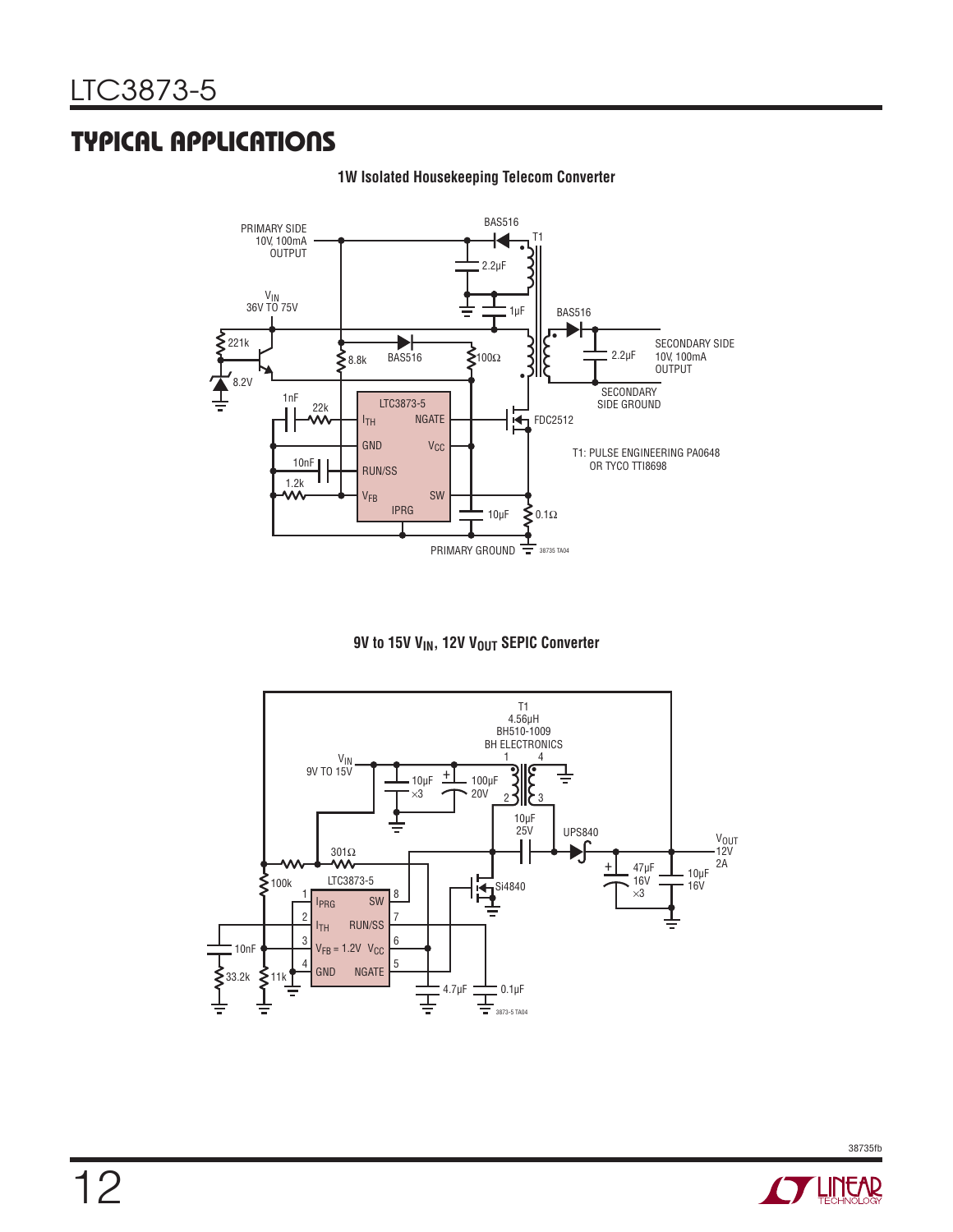### **TYPICAL APPLICATIONS**



**−10V to −15V V<sub>IN</sub>, −5V V<sub>OUT</sub> Negative-to-Negative (Negative Buck) Converter** 

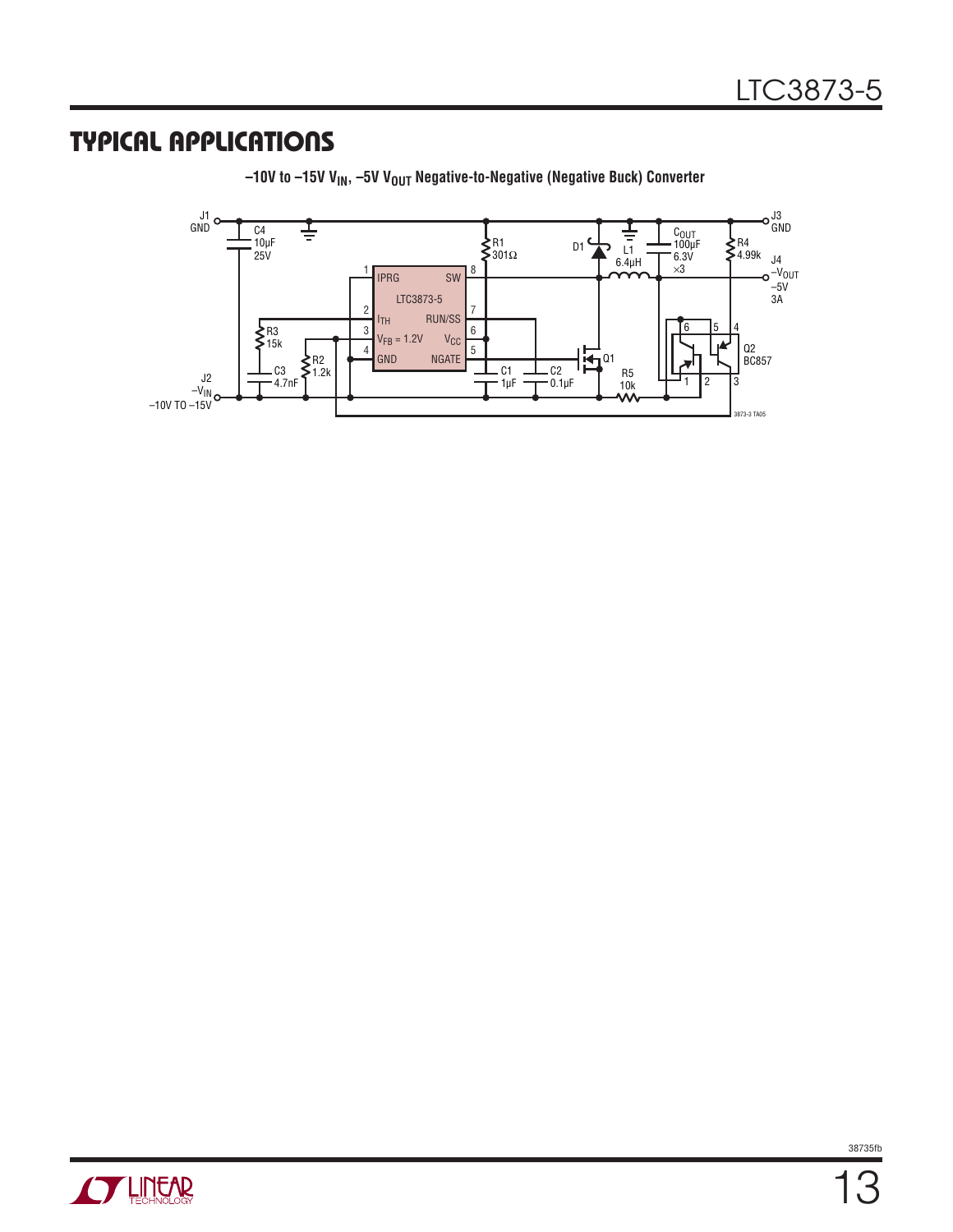# **PACKAGE DESCRIPTION**



**TS8 Package 8-Lead Plastic TSOT-23** (Reference LTC DWG # 05-08-1637)

1. DIMENSIONS ARE IN MILLIMETERS

2. DRAWING NOT TO SCALE

- 3. DIMENSIONS ARE INCLUSIVE OF PLATING
- 4. DIMENSIONS ARE EXCLUSIVE OF MOLD FLASH AND METAL BURR
- 5. MOLD FLASH SHALL NOT EXCEED 0.254mm
- 6. JEDEC PACKAGE REFERENCE IS MO-193

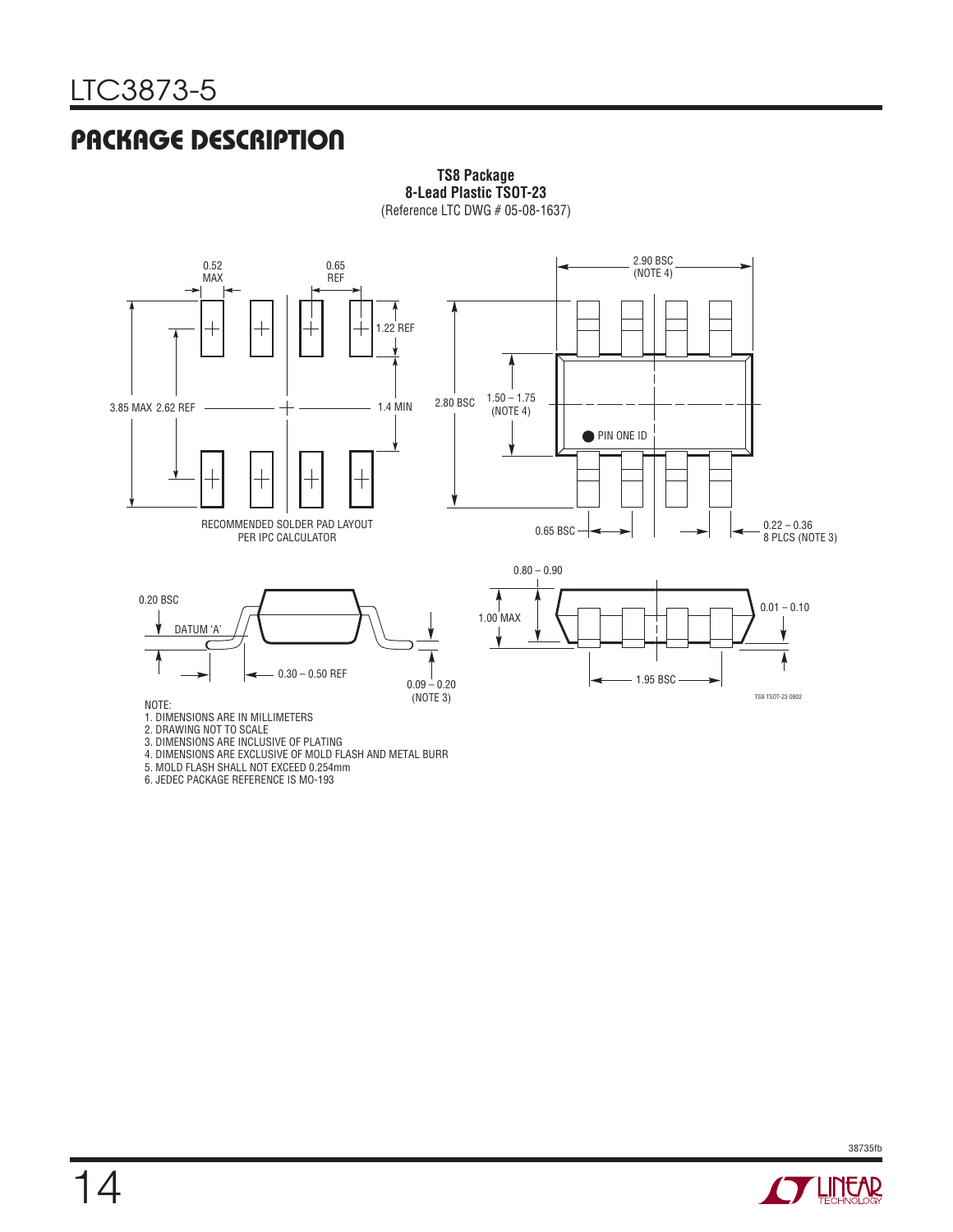### **PACKAGE DESCRIPTION**

**DDB Package 8-Lead Plastic DFN (3mm** × **2mm)** (Reference LTC DWG # 05-08-1702 Rev B)



RECOMMENDED SOLDER PAD PITCH AND DIMENSIONS



NOTE:

1. DRAWING CONFORMS TO VERSION (WECD-1) IN JEDEC PACKAGE OUTLINE M0-229

2. DRAWING NOT TO SCALE

3. ALL DIMENSIONS ARE IN MILLIMETERS

4. DIMENSIONS OF EXPOSED PAD ON BOTTOM OF PACKAGE DO NOT INCLUDE

 MOLD FLASH. MOLD FLASH, IF PRESENT, SHALL NOT EXCEED 0.15mm ON ANY SIDE 5. EXPOSED PAD SHALL BE SOLDER PLATED

6. SHADED AREA IS ONLY A REFERENCE FOR PIN 1 LOCATION ON THE TOP AND BOTTOM OF PACKAGE